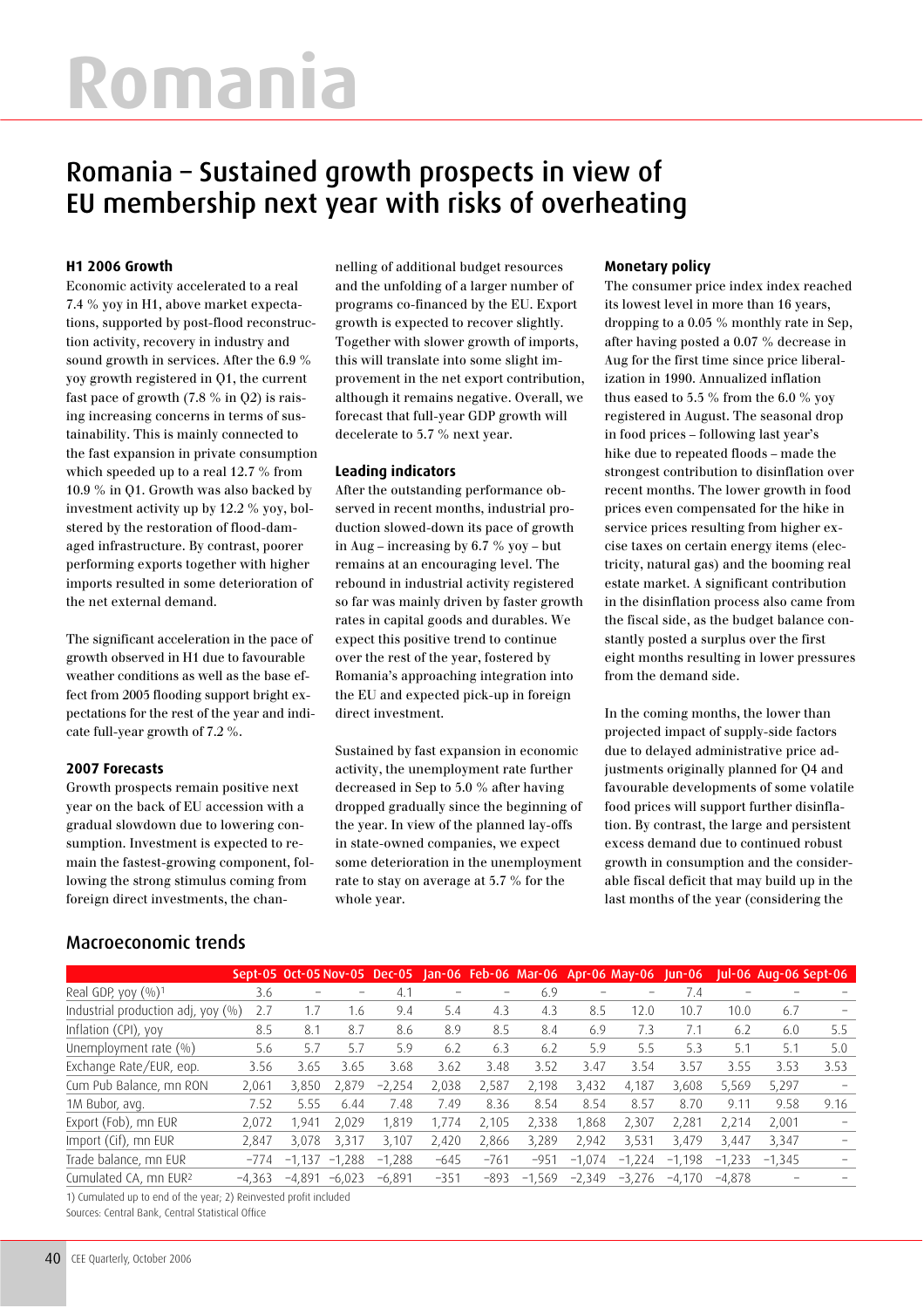# CPI inflation



track record of recent years) continue to represent major inflationary risks in the near term. Overall, we estimate year-end inflation will be around 6.2 % (slightly above the revised NBR target of 6.1 %). In the first half of 2007, inflationary pressures are expected to resume due to a more sluggish decline in the output gap and further increases in prices for tradables and non-tradables as a result of EU entry. Given the uncertainty surrounding the magnitude and calendar of administrative price adjustments, we reckon next year inflation will gradually converge toward the upper edge of the target band pointing to a year-end forecast of 5.0 %.

In the first 9M of the year, the NBR has continued to maintain a rather restrictive monetary policy stance in order to prevent any significant deviation from the current disinflationary path. Although the short-term inflation outlook has improved, the current pace of expansion of non-governmental credit may seriously threaten the achievement of the mediumterm target. So far, the increases in reserve requirements on RON credits and in the policy rate (by 25 bps) implemented in June has proved to be quite ineffective in slowing-down credit growth with a new record high registered in August.

In the near term, persistent excess demand against the background of high growth rates in household consumption and an anticipated increase in budget

spending require a firm monetary policy stance. In this context, more efficient actions are needed in order to cushion household credit demand and boost household savings, creating space for further rate hikes of an overall 25 bps by year-end. Further tightening may also materialize in the first half of 2007, especially in the case of major deviations in the time profile of price adjustments, which would entail unexpected inflationary pressures on the supply side.

#### **Fiscal policy**

In the first 8M of the year, the consolidated budget reached a surplus of 5.3 bn lei, corresponding to around 1.6 % of the gross domestic product. Following several revisions made through the year, the government nearly tripled its 2006 budget deficit target to 2.5 %. The last budgetary revision made in August provides for an increase in expenditures by RON 2,176 bn (or 0.66 % of the GDP) for investments, education and healthcare and a RON 1,747 bn (0.53 % of GDP) increase in estimated revenues. In the first 8M, revenues to the general aggregate budget topped RON 68 bn, slightly exceeding 20% of the projected GDP and far below the 40% average level registered in the EU Member States. Under the prospect of EU accession, Romania will need additional budget revenues to cover its contribution to the community budget (around 1.1 bn in 2007) as well as the c o-financing of EU projects.

Given the fiscal surplus that has built up so far and poor budget planning, we still have doubts as to whether the planned target can be reached. Instead we believe that the year-end deficit will end up at some 2.2 % of the GDP. Over the medium term, the need to boost infrastructure investments and increase absorption of EU funds will keep the budget deficit in the range of 2–3 %. According to the draft budget for next year to be submitted to the Parliament by mid October, the deficit is expected to reach 2.8% of the GDP with substantial resources designated for road and rail infrastructure projects. IMF experts have recently reiterated the need for Romania to run a balanced budget this year and next. In this respect, the IMF asked the government to continue to implement prudent salary and tax policies in order to avoid missing the inflation targets and more importantly, to control the rising pressures on the external balance.

### **Trade, CA and FDI**

The foreign trade deficit has continued to advance over recent months, widening by 45 % in August (around EUR 1.4 bn), on the back of an accelerated rate of imports. In the first 8M of the year, Romanian exports increased by 17 %, totalling EUR 16.9 bn. Imports recorded a faster annual increase going up by 25 % to reach EUR 25.3 bn. This acceleration is partly associated with the removal/reduction of customs duties for some agricultural and industrial products starting from February and the persistently high demand of investment goods. As a result of the widening trade gap, the current account deficit further deteriorated in Jan-Jul to EUR 4.9 bn, marking a robust 43 % increase compared to last year. In the following months, pressures arising from robust investment growth in view of EU membership and loose fiscal performance will keep the trade deficit higher than expected. All in all, we reckon the current account deficit will deteriorate slightly beyond the initial projection to reach 10 % of the GDP for the full year. Gradual improvement in the export capacities and lower appreciation of the RON over the forecasting horizon will help the external balance, which is expected to slow down gradually to 8.5 % in 2008.